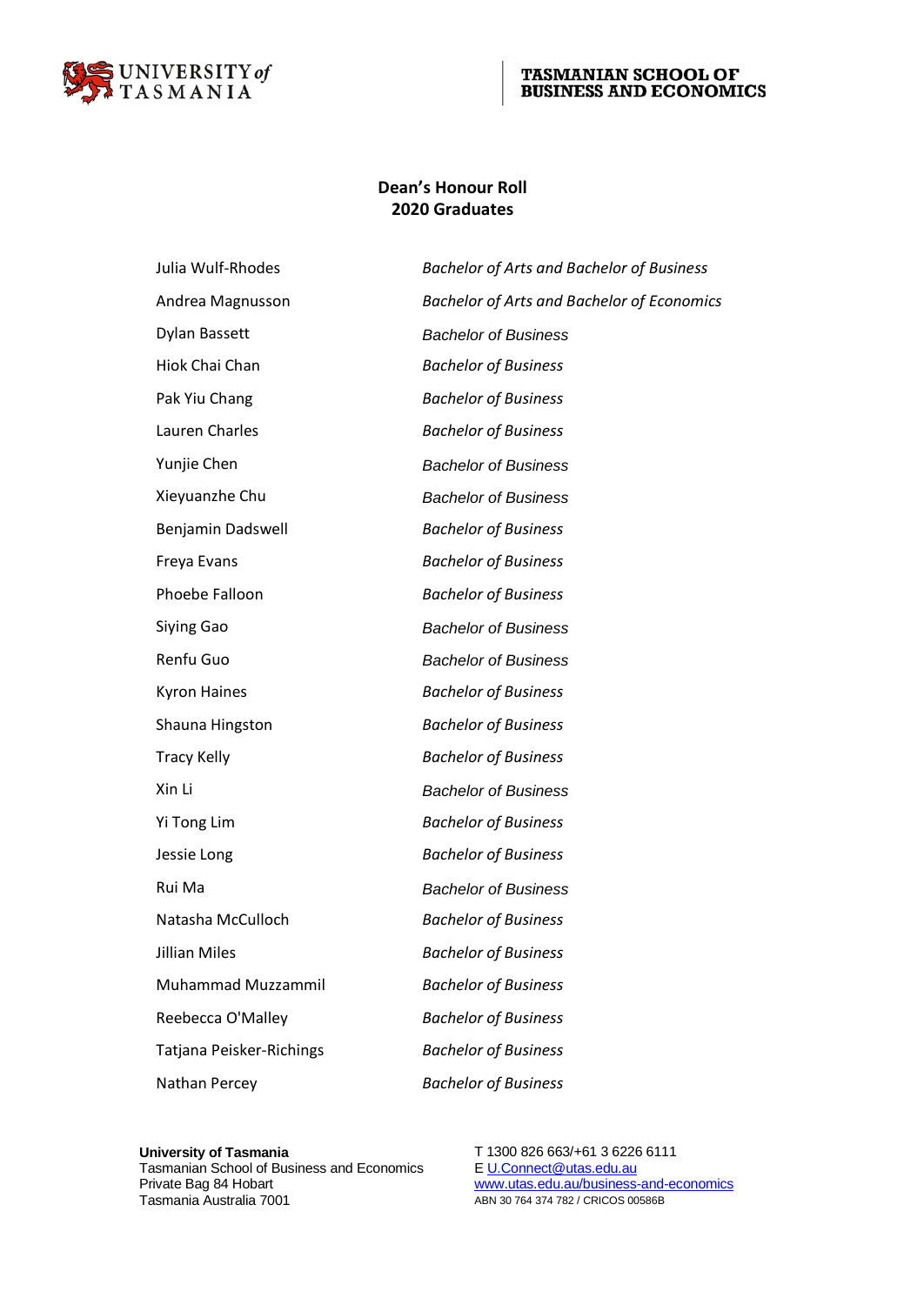

# TASMANIAN SCHOOL OF BUSINESS AND ECONOMICS

| Suwani Samaratunge<br>Muhandiramge Dona                                     | <b>Bachelor of Business</b>                                         |
|-----------------------------------------------------------------------------|---------------------------------------------------------------------|
| <b>Emily Spotswood</b>                                                      | <b>Bachelor of Business</b>                                         |
| Ella Synnott                                                                | <b>Bachelor of Business</b>                                         |
| <b>Bernadette Thurstans</b>                                                 | <b>Bachelor of Business</b>                                         |
| Thi Yen Nhi Tran                                                            | <b>Bachelor of Business</b>                                         |
| Kate Warrener                                                               | <b>Bachelor of Business</b>                                         |
| <b>Millicent Young</b>                                                      | <b>Bachelor of Business</b>                                         |
| Lingyun Zhan                                                                | <b>Bachelor of Business</b>                                         |
| Xinyu Zhang                                                                 | <b>Bachelor of Business</b>                                         |
| Riyang Zhong                                                                | <b>Bachelor of Business</b>                                         |
| Zhuoran Zhu                                                                 | <b>Bachelor of Business</b>                                         |
| Tracy-Anne Hesketh                                                          | <b>Bachelor of Business Administration (Hospitality Management)</b> |
| <b>Julian Trull</b>                                                         | <b>Bachelor of Business and Bachelor of Economics</b>               |
| Luis Wilson                                                                 | <b>Bachelor of Business and Bachelor of Economics</b>               |
| Oliver Wray                                                                 | <b>Bachelor of Business and Bachelor of Economics</b>               |
| Kylee McVicar                                                               | Bachelor of Business and Bachelor of Laws with Honours in Law       |
| <b>Ashley Amore</b>                                                         | <b>Bachelor of Business with Honours</b>                            |
| Jessica Bowden                                                              | <b>Bachelor of Business with Honours</b>                            |
| Tiezhu Li                                                                   | <b>Bachelor of Business with Honours</b>                            |
| Jin Tang                                                                    | <b>Bachelor of Business with Honours</b>                            |
| Sonia Thebe Limbu                                                           | <b>Bachelor of Economics</b>                                        |
| Caitlin Bidwell                                                             | <b>Bachelor of Economics and Bachelor of Science</b>                |
| <b>Adam Dimsey</b>                                                          | <b>Bachelor of Economics and Bachelor of Science</b>                |
| Glen Henson                                                                 | <b>Bachelor of Economics with Honours</b>                           |
| Joanne Whatley                                                              | <b>Bachelor of Economics with Honours</b>                           |
| <b>Stuart Lyell Gillies</b>                                                 | Graduate Diploma of Business Administration                         |
| Andrew Horner                                                               | <b>Master of Business Administration</b>                            |
| Adrian McKenna                                                              | <b>Master of Business Administration</b>                            |
| Emma Woodcock                                                               | <b>Master of Business Administration</b>                            |
| <b>University of Tasmania</b><br>Tasmanian School of Business and Economics | T 1300 826 663/+61 3 6226 6111<br>E U.Connect@utas.edu.au           |

ABN 30 764 374 782 / CRICOS 00586B

Tasmanian School of Business and Economics E U.Connect@utas.edu.au<br>Private Bag 84 Hobart www.utas.edu.au/business-and-economics<br>Tasmania Australia 7001 Tasmania Australia 7001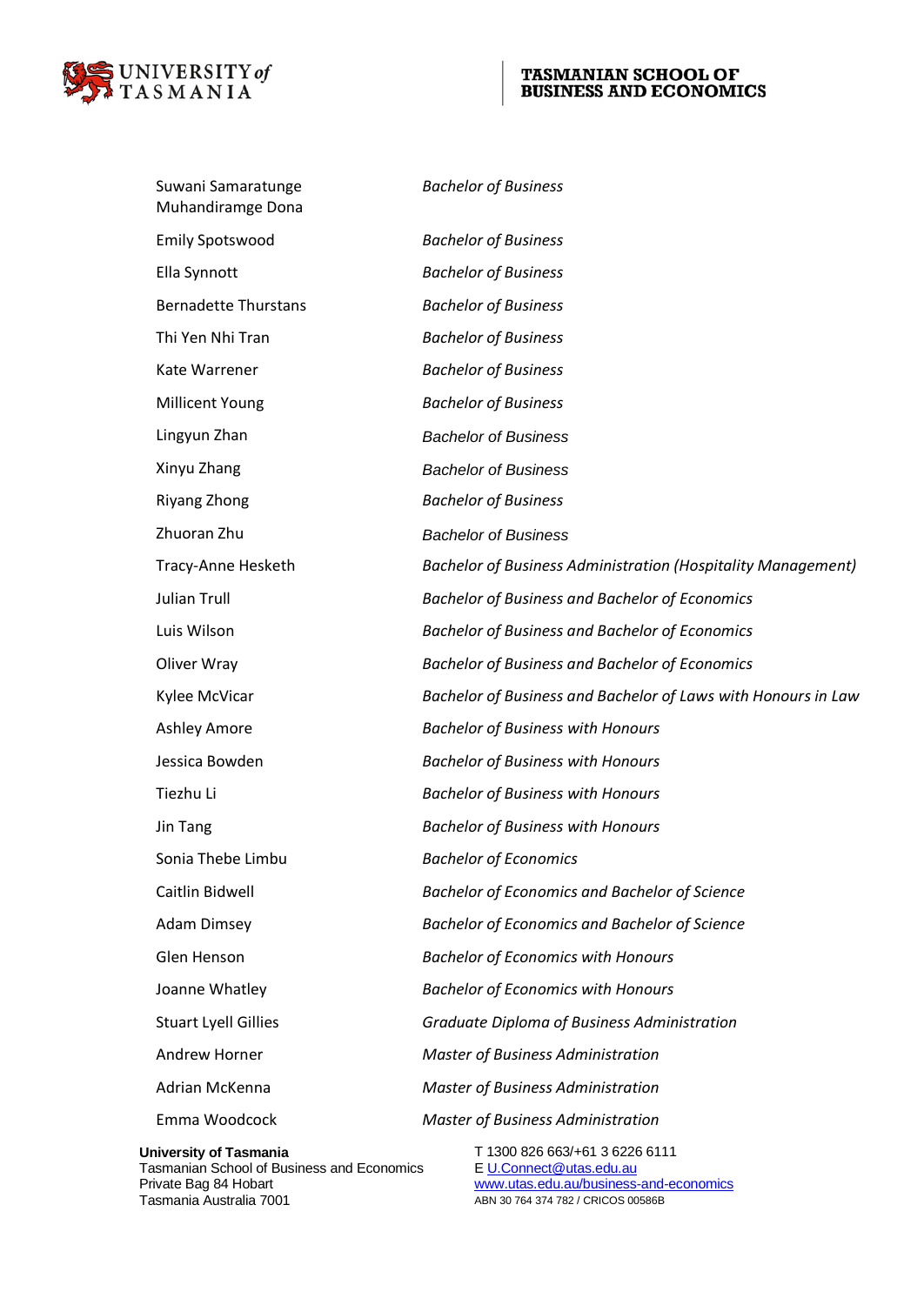

# TASMANIAN SCHOOL OF BUSINESS AND ECONOMICS

| Monica Hacker                   | Master of Business Administration (Data Management)           |
|---------------------------------|---------------------------------------------------------------|
| Julie Baillie                   | Master of Business Administration (Health Management)         |
| Scott Plumbridge-Jones          | Master of Business Administration (Health Management)         |
| Katrina Seppala                 | Master of Business Administration (Human Resource Management) |
| Olga Bordiuzha                  | Master of Business Administration (International)             |
| Kulappu Thantirige Aruna Eranga |                                                               |
| De Silva                        | Master of Business Administration (International)             |
| Qianqian Meng                   | Master of Business Administration (International)             |
| Raghuveer Padmanabha Rai        | Master of Business Administration (International)             |
| Ye Xu                           | Master of Business Administration (International)             |
| Zhiqing Zhang                   | Master of Business Administration (International)             |
| Zhengchang Liu                  | <b>Master of Finance</b>                                      |
| Xiaoxi Song                     | <b>Master of Finance</b>                                      |
| Jie Zeng                        | <b>Master of Finance</b>                                      |
| Kim Kwan Au                     | Master of Finance (Business Research)                         |
| <b>Yuxing Liu</b>               | Master of Finance (Business Research)                         |
| Youbin Zhang                    | Master of Finance (Business Research)                         |
| Nguyen Phuong Anh Phung         | Master of Finance (Data Management)                           |
| Ho Thien Ngan Tran              | Master of Finance (Data Management)                           |
| Yunhe Wang                      | Master of Finance (Data Management)                           |
| Giuseppina Campisi              | <b>Master of Health Service Management</b>                    |
| Meagan Elder                    | <b>Master of Health Service Management</b>                    |
| Matilda Meehan                  | Master of Health Service Management                           |
| <b>Heather Shaw</b>             | Master of Health Service Management                           |
| Ruojun Huang                    | <b>Master of Marketing Management</b>                         |
| Longqin Wu                      | <b>Master of Marketing Management</b>                         |
| Ruosi Guo                       | Master of Marketing Management (Advanced)                     |
| Yue Xiang                       | Master of Marketing Management (Advanced)                     |
| Shannon Lee How                 | <b>Master of Professional Accounting</b>                      |

Tasmanian School of Business and Economics<br>Private Bag 84 Hobart

**University of Tasmania** T 1300 826 663/+61 3 6226 6111 Tasmanian School of Business and Economics<br>
Private Bag 84 Hobart Www.utas.edu.au/business-and-economics<br>
Tasmania Australia 7001 ABN 30 764 374 782 / CRICOS 00586B ABN 30 764 374 782 / CRICOS 00586B